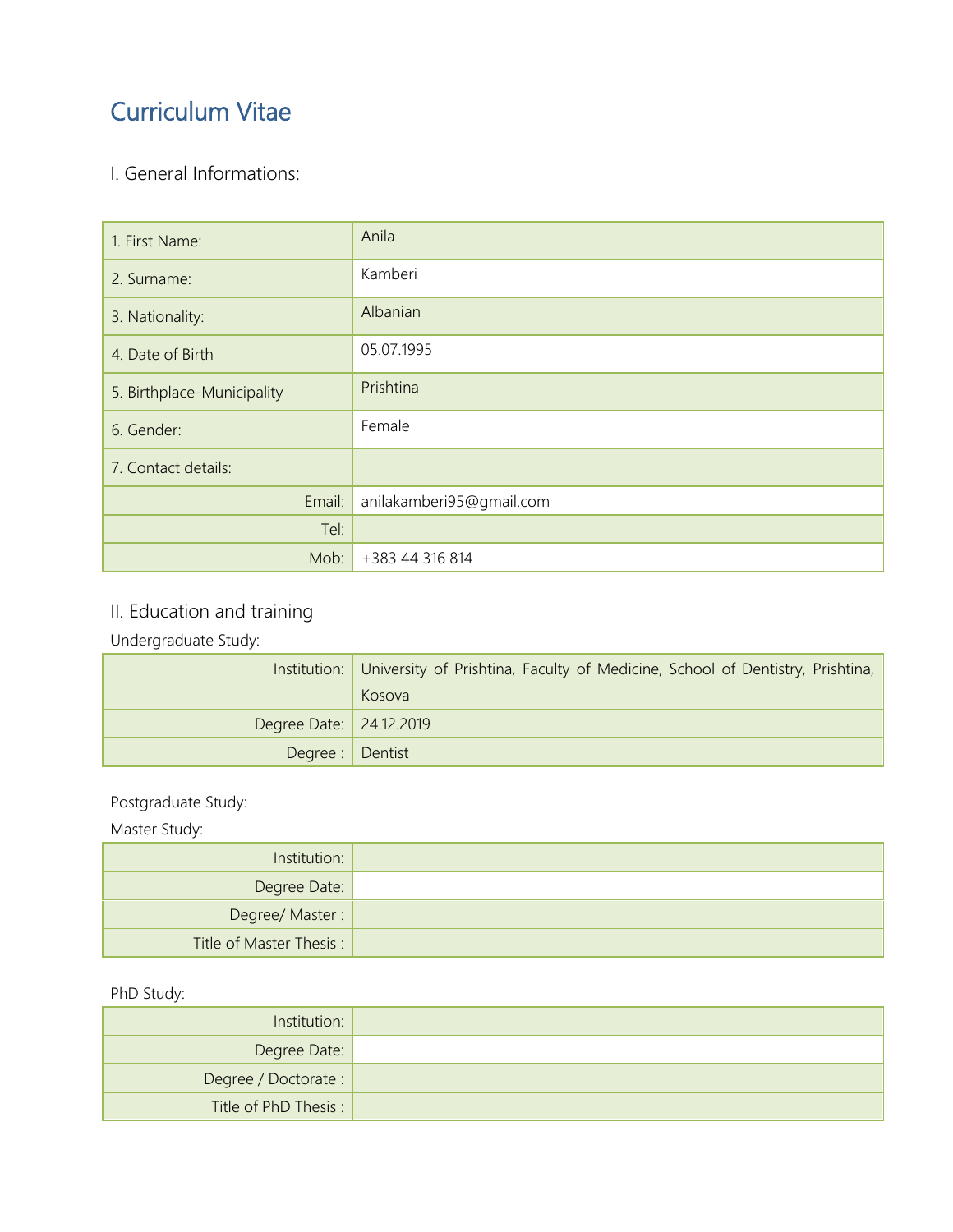Specialization:

| Institution: Ministry of Health- University Dentistry Clinical Center of Kosovo |
|---------------------------------------------------------------------------------|
| Degree Date:   In specialization from 17.11.2020                                |
| Speciality :   Tooth Diseases and Endodontics                                   |

Subpecialization:

| Institution:            |  |
|-------------------------|--|
| Degree Date:            |  |
| Subspeciality : $\vert$ |  |

Training:

| Institution:     |  |
|------------------|--|
| Degree Date:     |  |
| Training Course: |  |

#### III. Preview academic experience:

|              | Chronology of gaining academic titles | Year | University | Faculty | Department |
|--------------|---------------------------------------|------|------------|---------|------------|
| a            | Junior Assistant                      |      |            |         |            |
| $\mathsf{C}$ | Assistant                             |      |            |         |            |
| d            | Lecturer                              |      |            |         |            |
| e            | Senior Lecturer                       |      |            |         |            |
|              | Prof. as.                             |      |            |         |            |
| g            | Prof. asoc.                           |      |            |         |            |
| h            | Prof.                                 |      |            |         |            |
|              | Academic of science                   |      |            |         |            |

### IV. Subject/s in which you are involved as teaching

| No. | Study Program: | Subject/s                                           |
|-----|----------------|-----------------------------------------------------|
|     | Dentistry      | Non-mandatory Subject: Complete Dentistry Treatment |
|     | Dentistry      | Human Anatomy 2                                     |
|     |                |                                                     |

V. Research activities: Impact Factor Points for Academic Staff

V.A. The data for publications/Citations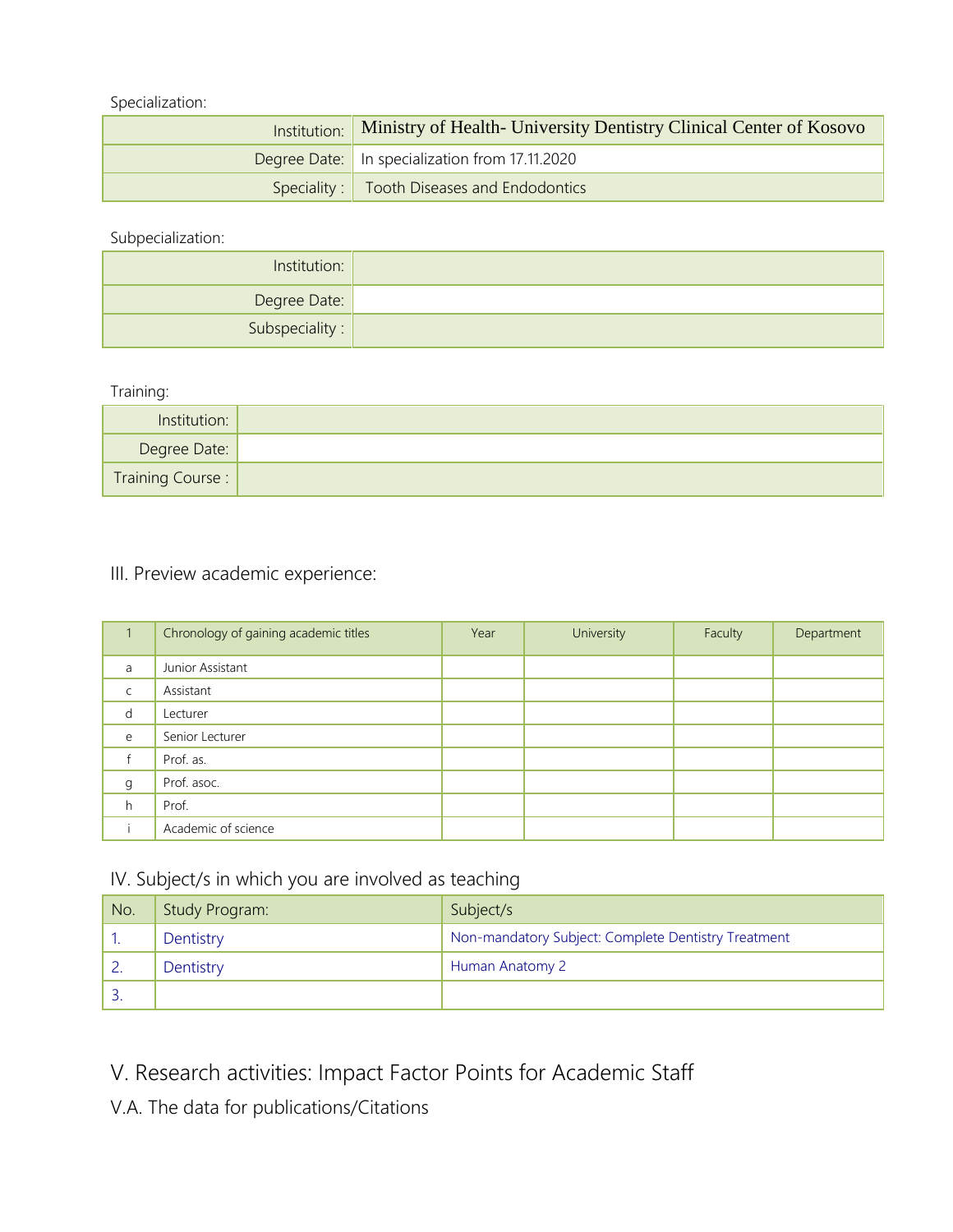| No.            | Author, title, paper, year, volume, number, pages                                                                                                                                                                                                                | "Impact factor"<br>points | Without<br>"Impact factor" | Citation of your<br>publication:<br>Journal, Volum,<br>Number, pages |
|----------------|------------------------------------------------------------------------------------------------------------------------------------------------------------------------------------------------------------------------------------------------------------------|---------------------------|----------------------------|----------------------------------------------------------------------|
| $\mathbf{1}$   | Edon Behluli, Fatmir Dragidella, Donika Bajrami-Shabani, Anila<br>Kamberi*, Mirsada Behluli and Blerim Kamberi.<br>"Comparative study of Streptococcus mutans in pregnant<br>women's saliva in the first and third trimesters" IN PRESS<br>*Corresponding author |                           |                            |                                                                      |
| 2              |                                                                                                                                                                                                                                                                  |                           |                            |                                                                      |
| 3              |                                                                                                                                                                                                                                                                  |                           |                            |                                                                      |
| $\overline{4}$ |                                                                                                                                                                                                                                                                  |                           |                            |                                                                      |
| 5              |                                                                                                                                                                                                                                                                  |                           |                            |                                                                      |
| 6              |                                                                                                                                                                                                                                                                  |                           |                            |                                                                      |
| $\overline{7}$ |                                                                                                                                                                                                                                                                  |                           |                            |                                                                      |
| 8              |                                                                                                                                                                                                                                                                  |                           |                            |                                                                      |
| 9              |                                                                                                                                                                                                                                                                  |                           |                            |                                                                      |
| 10             |                                                                                                                                                                                                                                                                  |                           |                            |                                                                      |
|                | TOTAL:                                                                                                                                                                                                                                                           |                           |                            |                                                                      |

## V.B. The data for other publications

| No.      | Title, Specification | Year |
|----------|----------------------|------|
|          |                      |      |
| $\Omega$ |                      |      |
| 3        |                      |      |
| 4        |                      |      |
| 5        |                      |      |

## V.C. Presentations/Participation in Conferences, Congresses, sympossiums, etc.

| No.             | Author, title, scientific meeting, abstracts book page                                            | Oral<br>present. | Poster<br>present. | Participation |
|-----------------|---------------------------------------------------------------------------------------------------|------------------|--------------------|---------------|
| $\mathbf{1}$    | Konferenca e IV-të Stomatologjike "Stomatologjia sot dhe nesër", 22-23 Nëntor, 2019,<br>Prishtinë |                  |                    |               |
| $\overline{2}$  | 24 th Congress of Balkan Stomatological Society, 9-11 th May, 2019, Tirana,<br>Albania.           |                  |                    |               |
| 3               | Kongresi i 6-të Mbarëshqiptar i Stomatologjisë, 12-13 Tetor, 2018, Tiranë                         |                  |                    |               |
| $\overline{4}$  | Konferenca Pranverore Stomatologjike"Stomatologjia e Avancuar",28-29 Prill, 2018,<br>Prishtinë    |                  |                    |               |
| $5\overline{)}$ | Kongresi i V-të Mbarëkombëtar i Stomatologjisë, 27-29 Tetor, 2017, Prishtinë                      |                  |                    |               |
| 6               | Konferenca e 23-të Kombëtare Dentare, 17-18 Nëntor, 2017, Tiranë                                  |                  |                    |               |
| $\overline{7}$  | Konferenca Pranverore e Stomatologjisë, 10-14 Maj, 2017, Prishtinë                                |                  |                    |               |
| 8               | Ditët e Stomatologjisë Kosovare me pjesëmarrje ndërkombëtare, 7-10 Dhjetor, 2016,<br>Prishtinë    |                  |                    |               |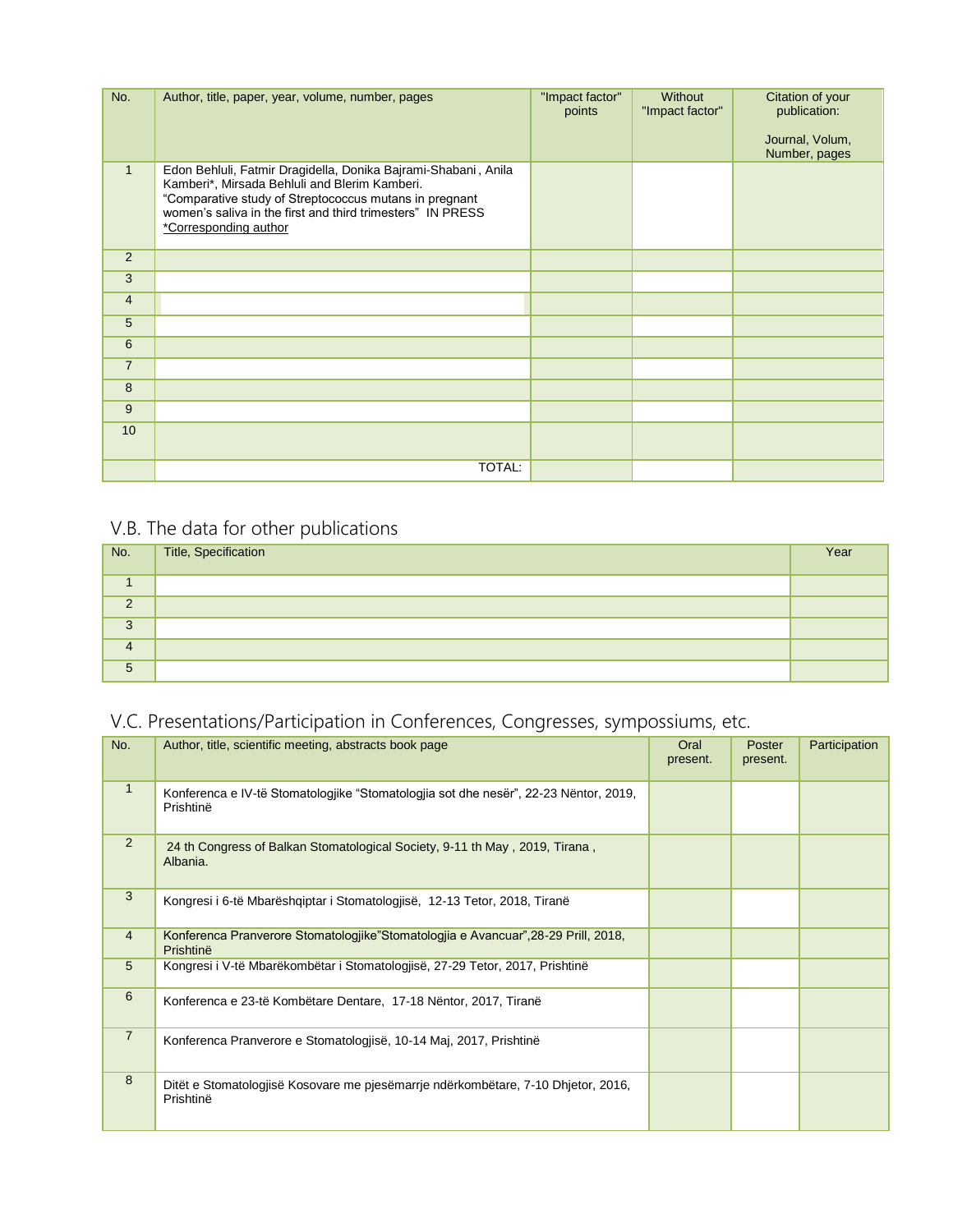|  | Kongresi i 4-të Mbarëshqiptar i Stomatologjisë, 5-7 Nëntor, 2015, Tiranë |  |  |  |
|--|--------------------------------------------------------------------------|--|--|--|
|--|--------------------------------------------------------------------------|--|--|--|

### V.D. Scientific Interests:

Г

| Topic:        |  |
|---------------|--|
| Description : |  |
| Topic:        |  |
| Description : |  |

## VI. Working Experiences:

| Institution and location: | Private Dental Clinic "PUPLADENT" - Prishtina |
|---------------------------|-----------------------------------------------|
| Period:                   | From $06.2020 -$ on going                     |
| Position :                | Dentist                                       |
| Description :             |                                               |
| Institution and location: |                                               |
| Period:                   |                                               |
| Position :                |                                               |
| Description :             |                                               |
|                           |                                               |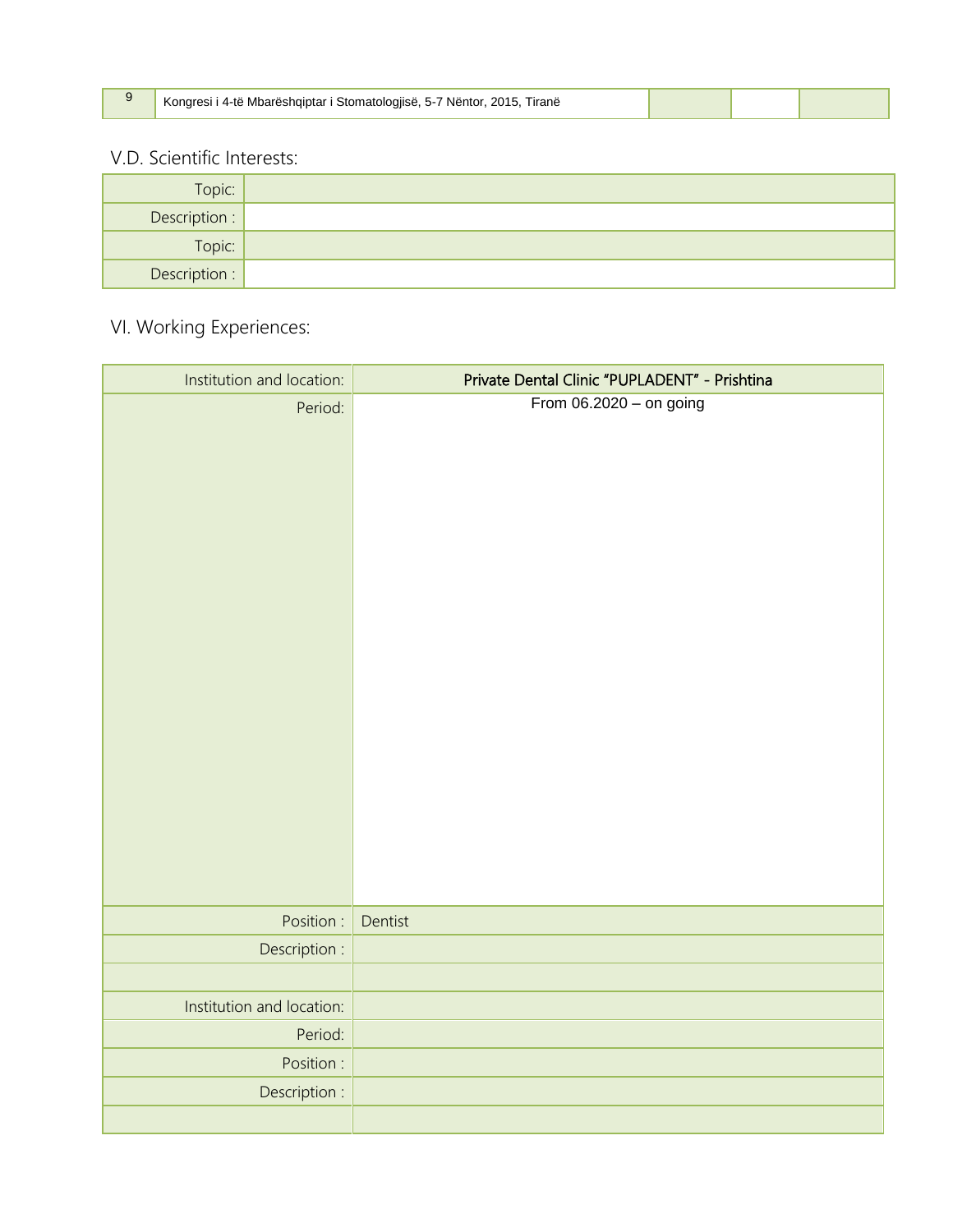| Institution and location: |  |
|---------------------------|--|
| Period:                   |  |
| Position:                 |  |
| Description :             |  |
|                           |  |

## VII. Other Experiences:

| Α.             | Managing experiences, projects managing, etc. | Year | <b>University</b> | Faculty | Department |
|----------------|-----------------------------------------------|------|-------------------|---------|------------|
|                |                                               |      |                   |         |            |
| 2              |                                               |      |                   |         |            |
| 3              |                                               |      |                   |         |            |
|                |                                               |      |                   |         |            |
| $\overline{4}$ |                                               |      |                   |         |            |
| 5              |                                               |      |                   |         |            |

| <b>B.</b>   | Mobility / reasons | Year | <b>University</b> | Faculty | Department |
|-------------|--------------------|------|-------------------|---------|------------|
|             |                    |      |                   |         |            |
| $\sim$<br>∠ |                    |      |                   |         |            |
| 3           |                    |      |                   |         |            |

| l C.           | <b>Members of Associations</b> | <b>Status in Association</b> | Year |
|----------------|--------------------------------|------------------------------|------|
|                |                                |                              |      |
| $\Omega$       |                                |                              |      |
| 3              |                                |                              |      |
| $\overline{4}$ |                                |                              |      |
| 5              |                                |                              |      |

### VIII. Additional informations:

| Satisfactory level<br>Organizational skills and competences: |                    |         |         |  |
|--------------------------------------------------------------|--------------------|---------|---------|--|
| Computer skills and competences:                             | Satisfactory level |         |         |  |
| Language skills: (1 to 5: 1 lowest - 5 fluent)               |                    |         |         |  |
| Language                                                     | Speaking           | Writing | Reading |  |
| English                                                      |                    |         |         |  |
|                                                              |                    |         |         |  |
|                                                              |                    |         |         |  |

Name and surname: Anila Kamberi